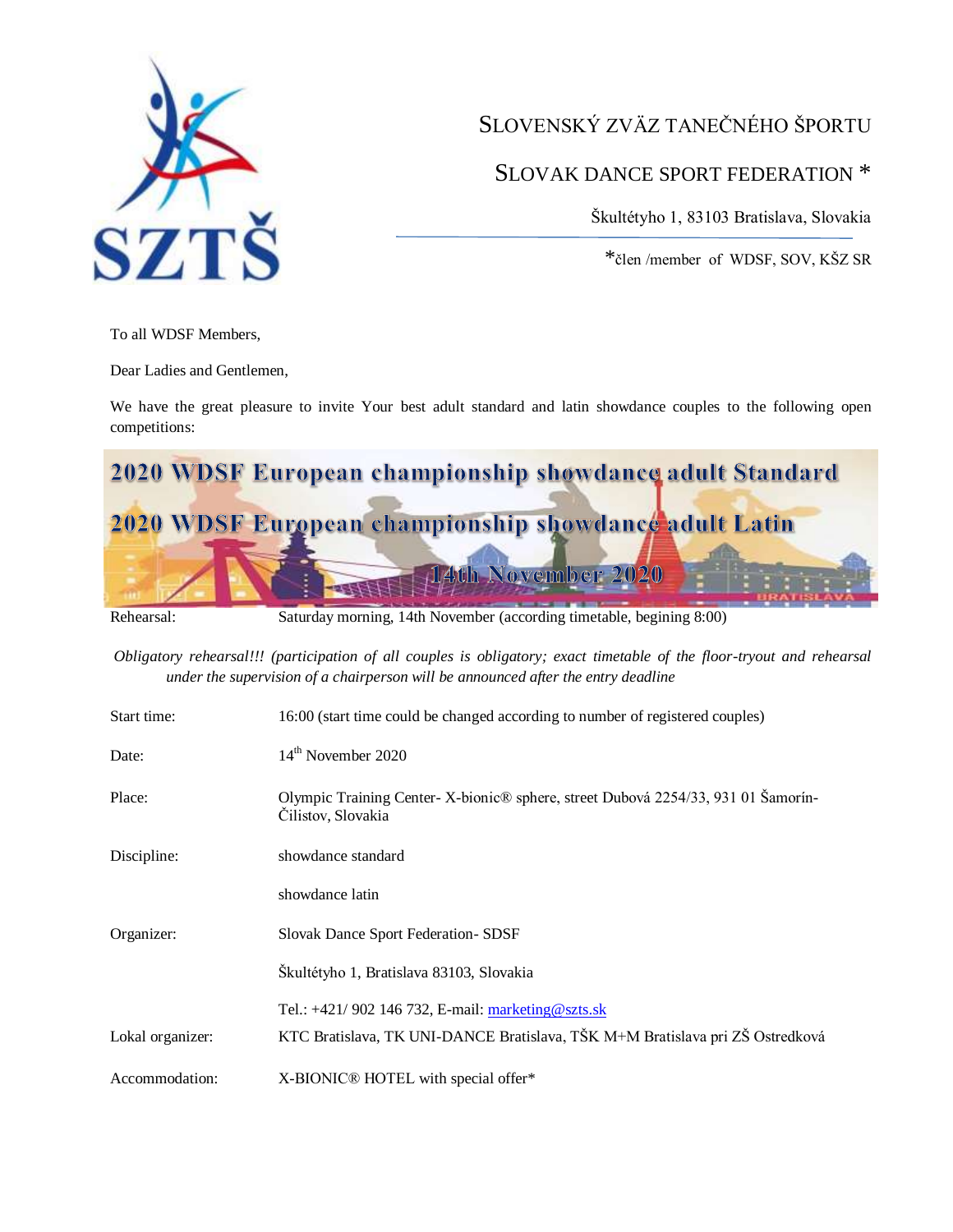| Conditions:    | Two nights (tipple room) in partner X-BIONIC® HOTEL will be covered by organizer for<br>couples dancing European championsip (coach could have same room with extra payment).<br>Accommodation includes full board (food and drinks of your choice) |
|----------------|-----------------------------------------------------------------------------------------------------------------------------------------------------------------------------------------------------------------------------------------------------|
|                | Travel expenses must be paid by the couple themselves                                                                                                                                                                                               |
| Transfers:     | from airports arranged by organizer                                                                                                                                                                                                                 |
| Judges:        | 12 judges nominated by WDSF (Absolute Judging System)                                                                                                                                                                                               |
| Entry:         | free entry for competitors (entry form must be filled)                                                                                                                                                                                              |
| Entry tickets: | no public entry!                                                                                                                                                                                                                                    |

## CONDITIONS:

COUPLE AND ALL ACCOMPANYING PERSONS ARE OBLIGATED TO PROVIDE NEGATIVE RT-PCR COVID TEST RESULT UPON CROSSING BOARDERS OF SLOVAKIA AND PROVIDE ALSO ELECTRONIC FORM TO ORGANIZER BEFORE ARRIVAL.

Please fill attached entry form including MIN WDSF ("member ID number", number that identifies You as wdsf athlete), for request for exemption from quarantine add scan of passports for all traveling persons.

NOTE:

Attached you can find new WDSF rules for WDSF showdance competitions - please check your show program according to these rules.

Please return back to [marketing@szts.sk](mailto:marketing@szts.sk) until  $22<sup>nd</sup>$  October 2020

We hope the invitation will be accepted, so we would much appreciate your acceptance and request your notice in time.

#### For further information please check [www.soch.sk](http://www.soch.sk/)

Given the changing situation in Europe and in our country, we draw attention to the risk of canceling the competition in decisions of force majeure just before the championship itself ... and that we believe in understanding this situation.

In order to avoid an excessive financial risk for the organizers, the WDSF has decided to only allow athletes to participate in competitions during the COVID-19 pandemic if they sign a declaration for each WDSF DanceSport Event that:

a) In case of sudden cancellation of the competition, they bear all their travel, accommodation, and similar expenses and; b) They bear their own responsibility in case they become infected with the virus COVID-19 whether during the competition or in the three weeks after they return from the competition.

Miroslav Balún, Petr Horáček, Milan Špánik Petr Horáček Petr Horáček Slovak open championship organizers **President** of SDSF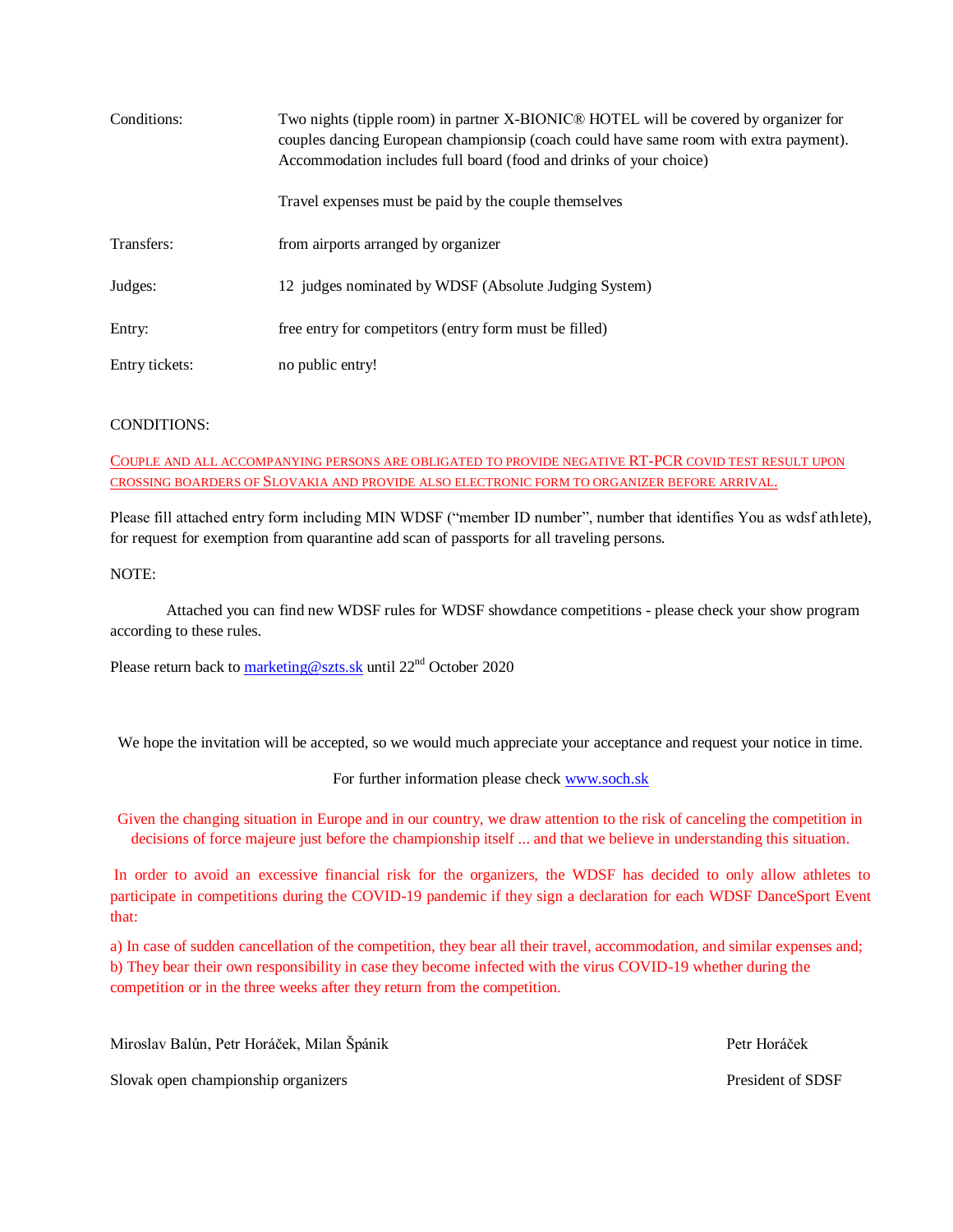# *\*Exclusive offer for athletes and national teams:*

*Accommodation in rooms for 1 to 4 people. Spacious rooms (44 m2) with balcony, separate bathroom redistributed into 2 separate cells, each of which is equipped with LCD TV, desk and fast WiFi connection. Boarding in the form of buffets (rich offer of meals during breakfast, lunch and dinner, restaurant Olym-pick)*

*Admission to sports venues within the Olympic training center x-bionic® sphere x-bionic® [athletic sphere,](https://www.x-bionicsphere.com/en/sport/athletics/) x-[bionic® aquatic sphere](https://www.x-bionicsphere.com/en/sport/swimming/), x-[bionic® gymnastic sphere](https://www.x-bionicsphere.com/en/sport/gymnastics/), x-[bionic® power sphere](https://www.x-bionicsphere.com/en/sport/gym/), x-[bionic® teamsport sphere](https://www.x-bionicsphere.com/en/sport/team-sports/)*

## *Free times zones available: AdventureLand - Adventure-educational outdoor playground [https://www.x](https://www.x-bionicsphere.com/en/entertainment-and-relaxation/adventureland/)[bionicsphere.com/en/entertainment-and-relaxation/adventureland/](https://www.x-bionicsphere.com/en/entertainment-and-relaxation/adventureland/) Billiards<https://www.x-bionicsphere.com/en/entertainment-and-relaxation/bowling-and-billiard/> Water attractions <https://www.x-bionicsphere.com/en/entertainment-and-relaxation/swimming-pools-and-water-world/>*

*Offer excludes Other hotel and hotel reception services (laundry, early check-in, late check-out, transfers,...), bowling, wellness, massage or cryosauna*

## **Travelling and Hygienic measures caused by disease COVID- 19 :**

According to actual 1st October 2020) Measure of the Public Health Office of the Slovak Republic when endangering public health:

## **Travelling to Slovakia:**

Persons who arrive to Slovakia from high-risk EU countries are obliged to **prove negative by RT-PCR after arrival not older than 72 hours in laboratories outside the territory of the Slovak Republic**.

Persons who will not have the test must register at http://korona.gov.sk/ehranica upon arrival and must be able to prove their registration with a member of the police force. These persons, without negative test, are obliged to go to home isolation until the time of the negative result of the RT-PCR test, which must be completed no earlier than the 5th day of isolation. If the person is in isolation, has no symptoms of the disease and does not receive the test results, the isolation ends on the day of completion of his 10th day.

From 1 October 2020, the list of **less risky** countries includes (also few non-EU):

Australia, Bulgaria, Cyprus, China, Denmark, Estonia, Finland, Greece, Ireland, Iceland, Japan, South Korea, Canada, Liechtenstein, Lithuania, Latvia, Hungary, Monaco, Germany, Norway, New Zealand, Poland, Austria, San Marino, Slovenia, Great Britain and Northern Ireland, Switzerland, Sweden, Taiwan, Italy, Vatican.